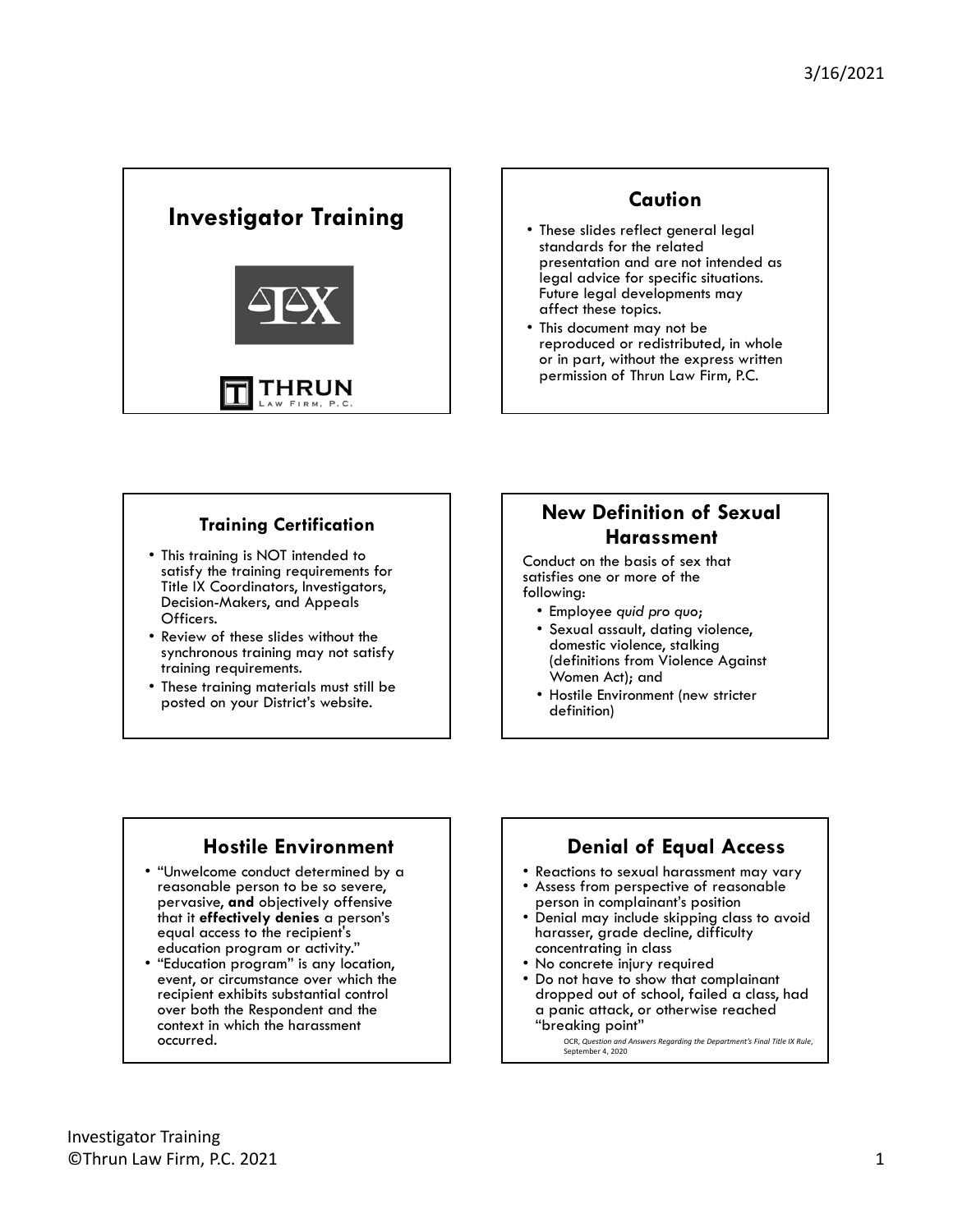#### **Possible Examples of Verbal Harassment**

- Unwelcome comments, including derogatory, sexually suggestive, or vulgar language
- Sexual innuendos
- Unwelcome advances or repeated requests for dates
- Threats based on a person's sex

### **Possible Examples of Visual Harassment**

- Subjecting another to images, text, or cartoons that are:
	- Sexually suggestive
	- Obscene
	- Pornographic
- Use of obscene gestures
- Leering at an individual

#### **Possible Examples of Physical Harassment**

- Unwanted kissing, touching, patting, hugging, pinching, or unwanted physical contact
- Stalking or sex-based assault or battery
- Impeding a person's movements

### **Title IX Roadmap**

- 1. Report of sexual harassment
- 2. Formal Complaint o Written, signed by Complainant or Title IX Coordinator
- 3. Investigation or Informal Resolution o Respondent presumed not responsible o Both parties are sent evidence for review/response
- 4. Determination of Responsibility o Final investigation report given to Decision-Maker and both parties
	- o Decision-Maker makes determination
	- o Cannot issue discipline or sanctions until DoR
- 5. Appeal

### **Making a Report**

- Who can make a report?
	- Anyone can verbal, written, electronic
- Report  $\neq$  Formal Complaint<br>• How?
- - Reports can be made to any employee or sent to Title IX Coordinator
	- Mail, telephone, or email, or by any means that results in the Title IX Coordinator receiving the person's report
	- Employees should convey report to Title IX
- When can a report be made? – Anytime!

# **Responding to Report**

- Title IX Coordinator must, upon receipt of report:
	- Contact Complainant to discuss "supportive measures"
	- Inform Complainant of "supportive measures" available whether Formal Complaint filed or not
	- Explain process for filing Formal Complaint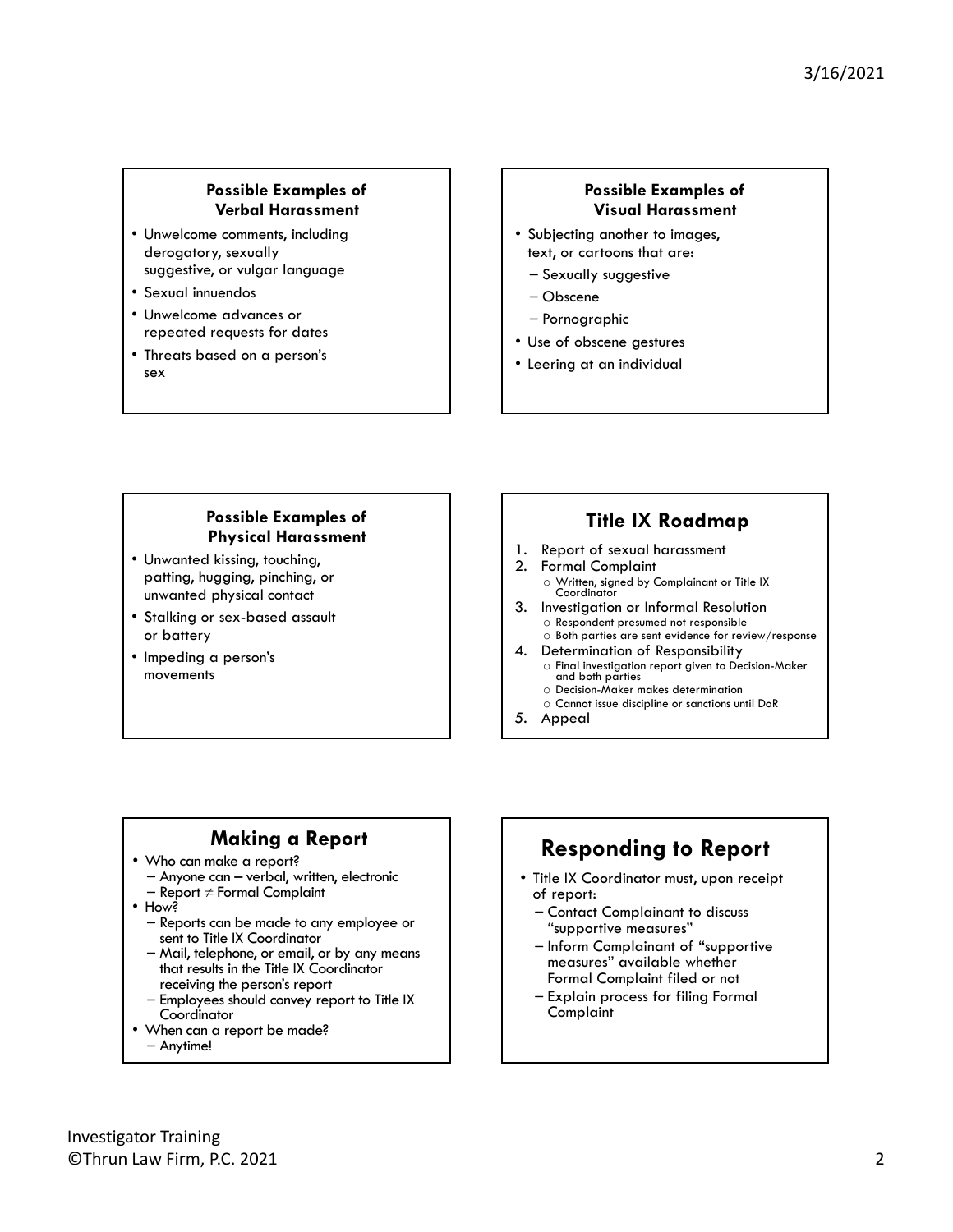### **Bifurcating the Investigation**

- New regulations *only* apply to Title IX sexual harassment
- If a report or Formal Complaint includes allegations implicating other harassment/discrimination policies, you can bifurcate the investigation
- BUT Title IX sexual harassment issue must be investigated pursuant to the new regulations

### **Supportive Measures**

- Available before, during, and after investigation, *and* if no Formal Complaint filed
- Must be:
	- Non-disciplinary
	- Non-punitive
	- Individualized
	- Designed to restore or preserve equal access to education program or activity without "unreasonably" burdening the other party

### **Supportive Measures**

- • Examples: Counseling, work/class schedule changes, increased monitoring
- • Does *not* include anything that completely removes Respondent from an activity except under *very limited* circumstances
	- Removal is considered punitive, except:
		- o For students: emergency removal permitted
		- o For staff: administrative leave permitted
- • Document whether supportive measures were offered and which were taken
- • Keep confidential to extent possible while still complying with Title IX requirements

### **Formal Complaint**

- A document filed and signed by a Complainant or signed by the Title IX Coordinator;
- Alleging sexual harassment by a Respondent; and
- Requesting that the District investigate the sexual harassment allegation

### **Formal Complaint: Next Steps**

Written notice to both parties that includes:

- Grievance procedures
- Allegation details
- Parties' right to inspect and review relevant evidence j
- May have advisor of their choice
- Statement that Respondent is presumed not responsible and determination of responsibility provided at conclusion of grievance process
- Notice must be supplemented if new allegations arise during investigation

#### **Starting the Investigation**

#### • Involve parents

• Consider Mandatory Reporting Requirement & report to law enforcement

EVIDENCE

- • Don't discourage criminal complaint
- • Secure evidence
- Physical
- Documentary
- Electronic & Video
- Identify disputed facts and follow up
- Review police records if available
- • If necessary, place employee on paid administrative leave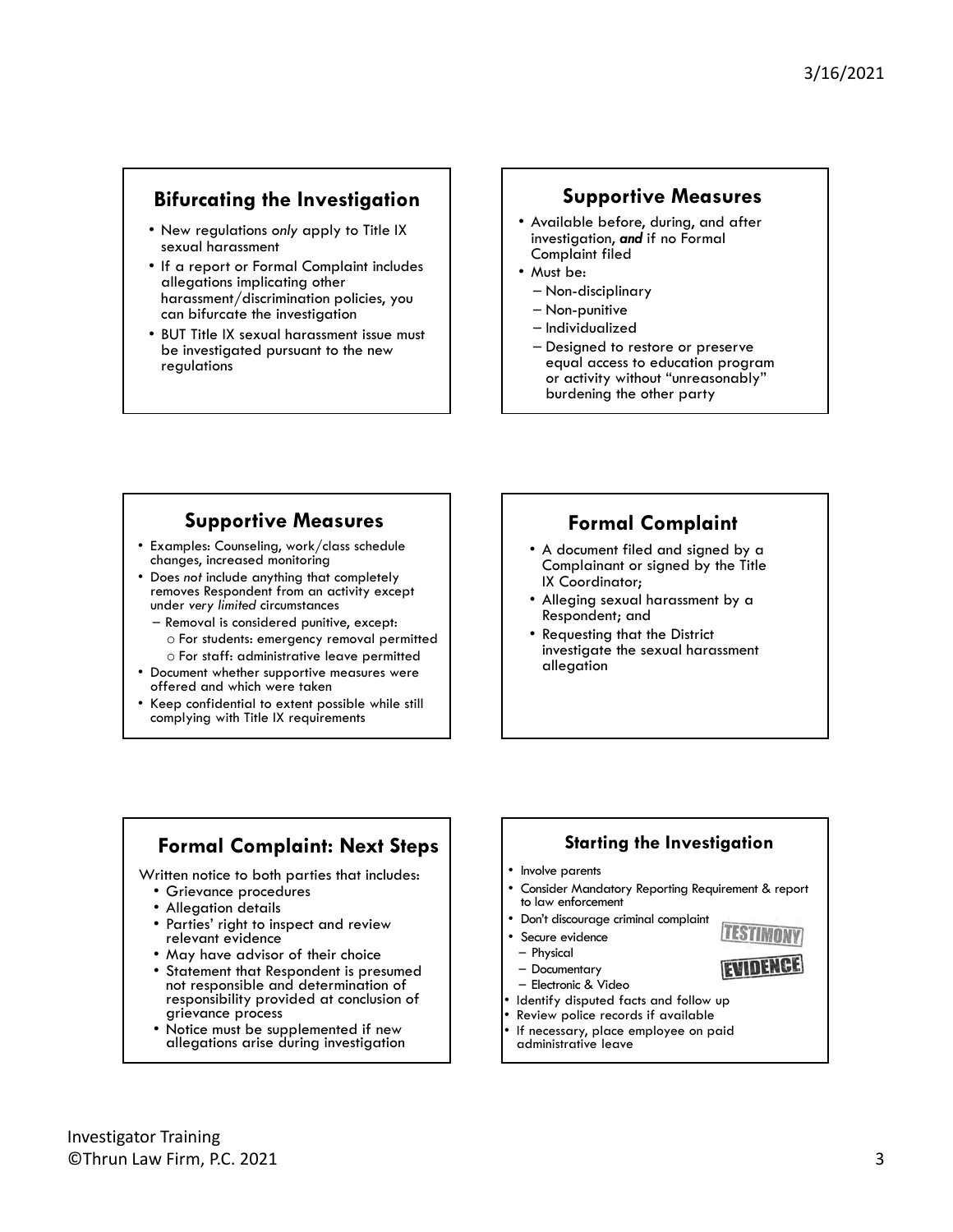### **Investigation Tips**

- Interview Complainant to gather all information
- Use that information to determine who to interview next
- Conduct site visits, if applicable

#### **Full & Fair Investigation**

- Suspend judgment until investigation is complete
- Do not investigate *to prove* what is alleged to have happened but rather to discern *what happened*
- Interview all with knowledge
- Make credibility determinations

### **Title IX Considerations**

- School has burden of proof and burden to "gather evidence sufficient to reach a determination of responsibility"
- Standard of evidence must be same for all complaints (employee and student) – Preponderance of evidence recommended
- Reasonably prompt timeframes
- Consider law enforcement and CPS reporting obligations
- Consult your policy for specific procedures!

#### **CPS Reporting**

- School administrator/counselor/teacher
- *Reasonable cause to suspect* abuse/neglect – Immediately: oral report
- 72 hours after oral report: written report
- School employee shall
	- Notify "person in charge" of finding
	- Make written report available
	- *Not* be dismissed or penalized for making report or cooperating in an investigation

MCL 722.623(1)(a)

#### **Creating an Investigation Plan**

- 
- Who will you interview?<br>- Complainant & all witnesses s/he identifies
	- Respondent & all witnesses s/he identifies<br>Others who may have knowledge (Consider
	- where/when)
		- $\circ$  Teacher on hall monitoring duty or lunch duty at same time as incident? Food Service Staff?
		- o Bus Driver? Coach? Assistant or Volunteer
	- People may be added to/removed from list as<br>investigation proceeds
- Is there any tangible evidence you need to preserve and review?

#### **Preserve Tangible Evidence**

- • Surveillance video
- School records : personnel files, student disciplinary records
- Text messages, emails, voicemails
- Screenshots of social media (Instagram, SnapChat, TikTok)
- Tobacco, cigarettes, paraphernalia
- Caution: Turn over drugs and weapons to law enforcement
- Take photos or make copies of weapons, drugs, graffiti, vandalism
- Use ruler to establish length of knife blade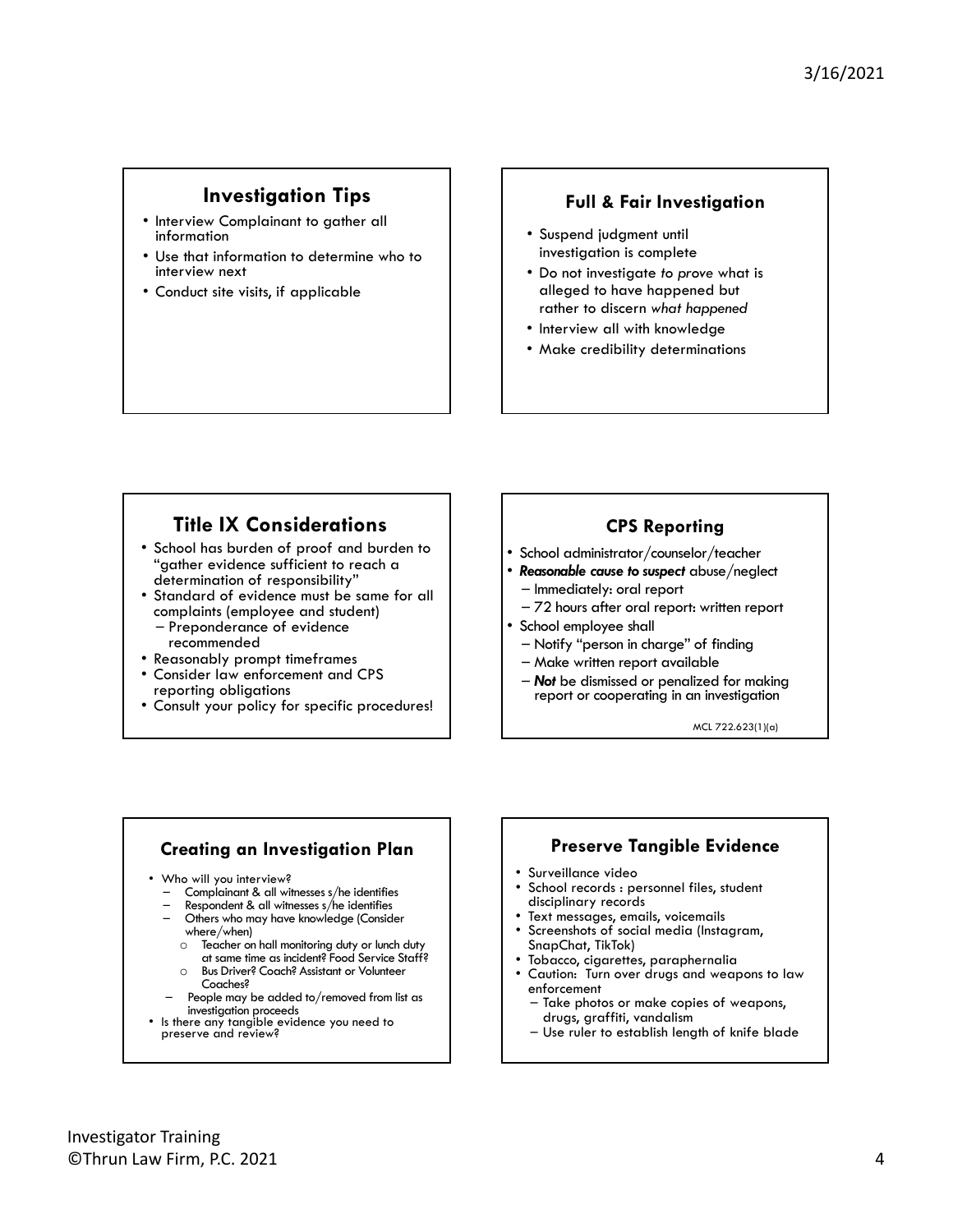### **Digital Evidence Considerations**

- Review acceptable use policy
- Cut access to email and school computers/servers



- Stop automatic delete function
- Collect school electronic devices
- Consider access to personal electronic data

#### **CAUTION:**

**Photos and Videos of Students** 

• If allegation involves sexting or other photos or videos of students that could possibly be considered child pornography,

### *CALL LAW ENFORCEMENT*

- Do not view, save, copy, disseminate, handle or maintain photos and videos of students that could be considered child pornography
- Legal exposure for employee & school

### **Video Disclosure to Police**

If an education record, disclosure *only* if:

• Prior written consent from parent • Application of consent



- exception – Health or safety emergency
- Court order or subpoena 20 USC 1232g; FPCO FAQ (April 19, 2018)

# **TIME FOR A HYPOTHETICAL!**



**Conducting Interviews**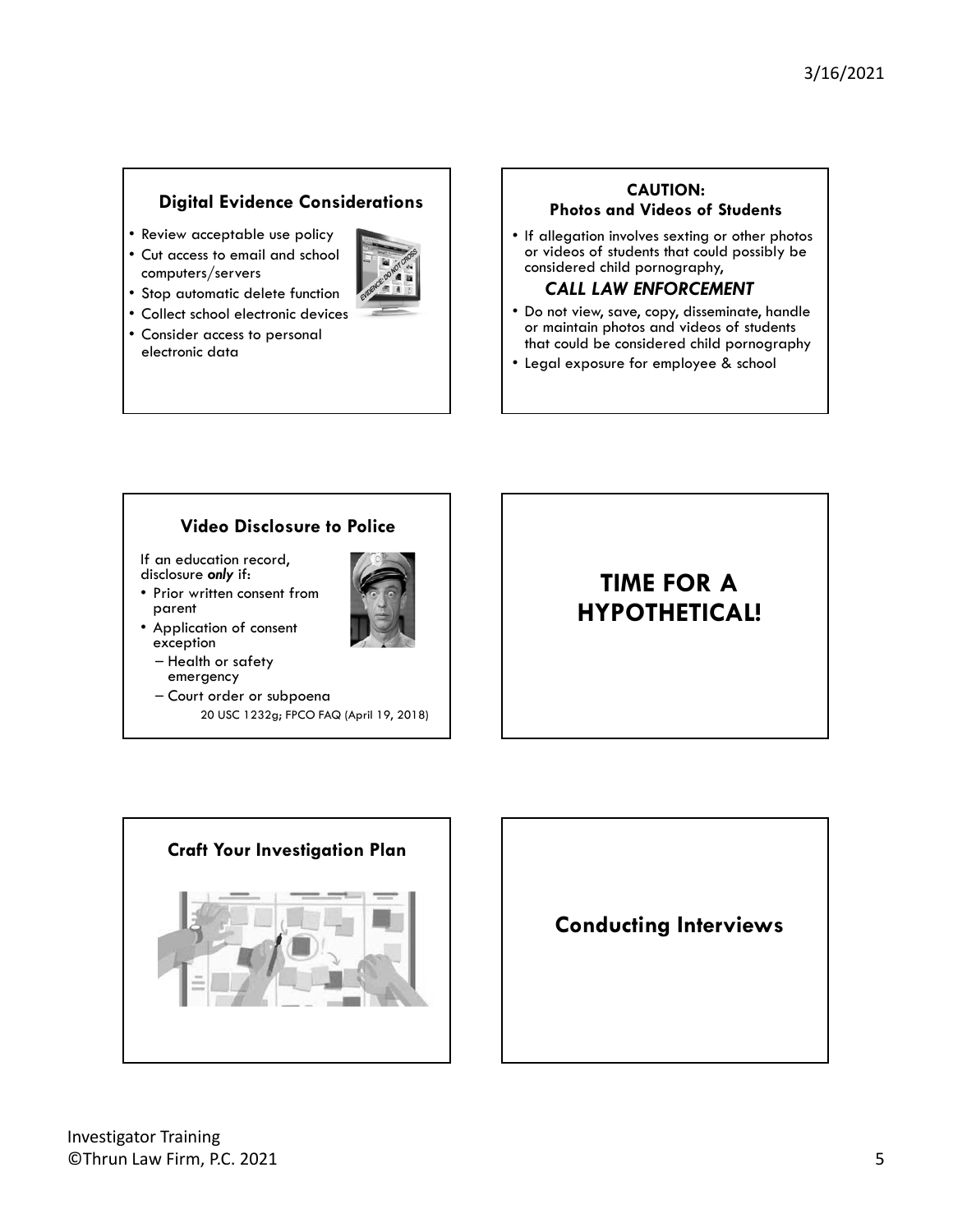#### **Interview Considerations**

- Interview witnesses while memories are still fresh!
- Before interview

• During interview

- Outline questions to be asked
- Use same central questions for each witness



- Present directive to be honest and forthright
- Take notes, which may be discoverable

#### **Direct vs Leading Questions**

- • Use "stepped" direct questions if possible – Where were you on Monday morning?
	- Who was with you?
	- What were you doing?
- • Leading questions suggest the answer and minimize interaction, may be useful with some students, be careful not to put words in their mouth!
	- What color was the shirt? (direct)
	- Was the shirt blue? (leading)

#### **Practice Tips**

- Advise interviewee ahead of time to distinguish between what they saw/heard first hand and what they were told happened by someone else
- Don't interrupt interviewee answers
- Don't try to fill the silence, let the pauses breathe
- Listen to the answers and ask follow up questions! Don't let your outline drive you away from relevant information

#### **Using Evidence in Interviews**

- • Lay foundation of interviewee awareness of evidence before substantive questions
	- You mentioned that X sent you a message that made you uncomfortable, how was that sent?
	- Do you recall when you saw it?
	- Is this that message? (Present screenshot of message)
- Then question:
- How did that message make you feel?
- What about those words stood out to you?

### **Accused's Rights**

- Explanation of allegations
- Opportunity to respond, rebut, and defend against charges
- Copy of relevant policies and procedures
- Anything else specifically identified by contract and policy



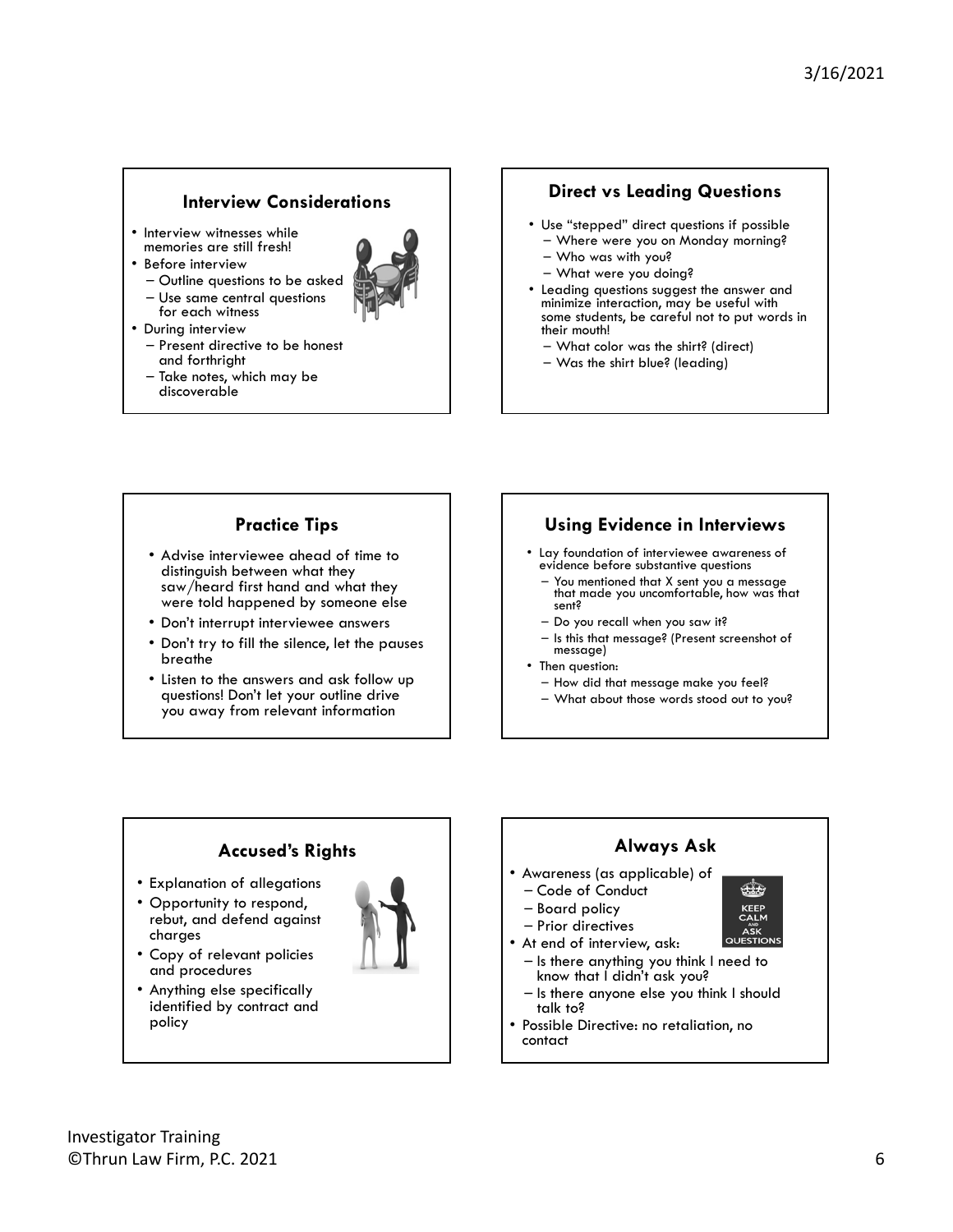#### **If Respondent is Employee**

- Follow Board policy and CBA
- Union representation
- Another administrator
- Direct employee to provide truthful responses



- Engage the conversation – Start broadly
- Pursue "I don't recall"

#### *NLRB v Weingarten* **420 US 251 (1975)**

- Employee has right to union representation at investigatory interview which might reasonably result in disciplinary action
- MERC has same standard
- Violation is an unfair labor practice of "interference" with union activity

#### **"Weingarten" Right**

- Employee must request
- Employer not required to bargain or interact with union representative
- Employer, not union, controls interview
- Violation may invalidate investigation and allow for employee's reinstatement



#### **Refusing to Comply with Investigation**

- Student refusal vs employee refusal
- Employee refusal
	- Consider *Garrity*
	- Consequences
	- o Insubordination
	- o Disciplinary action
- Due process concerns?

#### **When to Interview the Respondent?**

- At the beginning of the investigation
	- Helps to set the scope
	- But will likely require a second interview
- At the end of the investigation – Have more information about what
	- occurred
	- More complete interview
	- Easier to wrap-up

#### **During the Interview**

- Don't base Complainant credibility assessment solely on whether Complainant was emotional/upset when describing allegations
- Caution advisor, attorney, or parent, if necessary, that questions are for the interviewee, not them
- if they choose, *after* all student questions are For student interviews, allow parent to weigh in completed
- Allow breaks, if necessary, but do not break between question and answer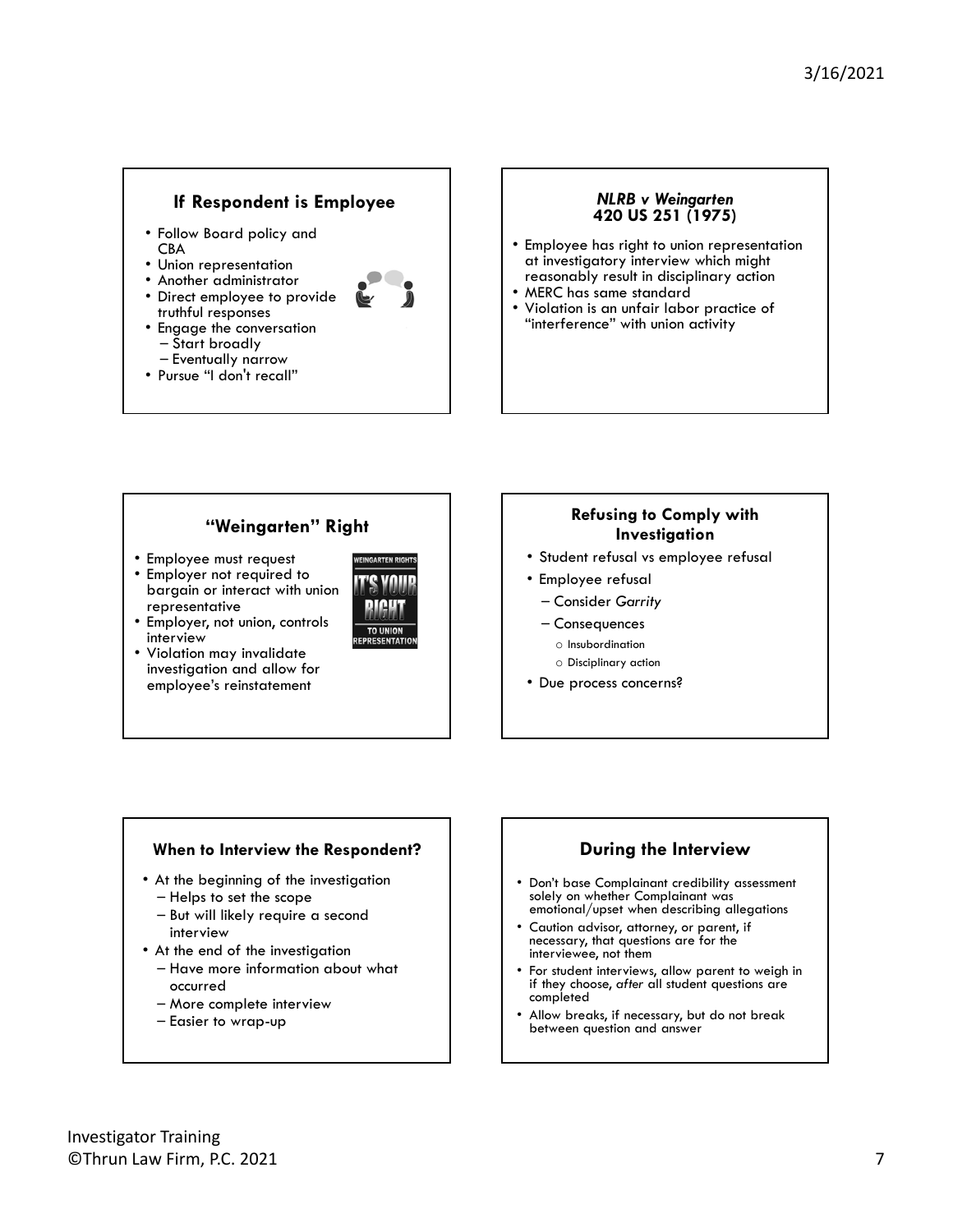#### **Recording**

- Neither required, nor prohibited
- Consider "chilling" effect
- If interviewee records, so should you







- *People in our school would never do…*
- *I know he/she didn't mean that.*
- *He puts his arms around everyone.*
- *You need to handle these things.*
- *Why can't you accept a compliment?*
- *It's just teasing- no big deal.*
- *If you didn't dress that way…*





- Ask awareness of applicable policies, rules, codes of conduct
- Ask who else may have useful information, anything you didn't ask that they think you should know
- Re-interview Complainant, Respondent or witnesses if needed
- Be cognizant of implicit bias or conflicts of interest!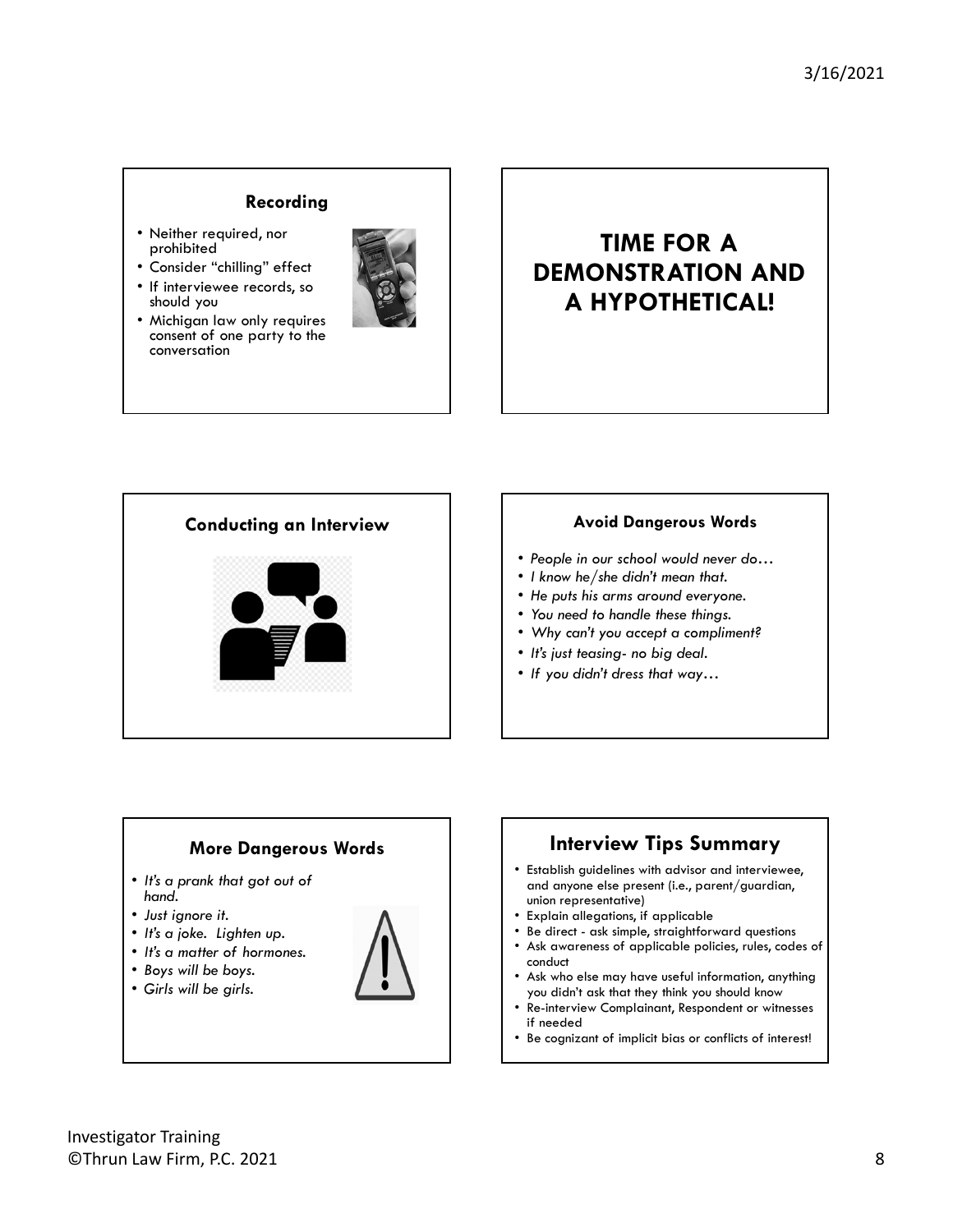#### **Remember**

The District:

- Has the burden of proof and the burden to gather evidence sufficient to reach a DoR
- Cannot, generally, use questions or evidence that constitute, or seek disclosure of, legallyprivileged information
- Cannot access, consider, disclose, or otherwise use a party's medical records, including mental health records, unless the District obtains that party's voluntary, written consent to do so

Watch out for bias, prejudgment or conflicts of interest!

#### **Remember**

- The Investigator:
- Must give parties equal opportunity to present witnesses, inculpatory/exculpatory evidence
- Cannot restrict parties from discussing allegations or gathering/presenting relevant evidence
- Must provide date/time/location, participants, and purpose of all hearings (if any), investigative interviews, and meetings, to party whose participation is invited or expected, in writing
	- Notice must be given a sufficient time in advance so that a party may prepare for interview

### **Evidence Review Timeline**

- Parties/advisors must be sent copy of • *At least 10 calendar days before*  investigation report is finalized: all evidence to inspect and review
- **10 day** timeline allows for parties to consider evidence, prepare arguments about relevancy and whether evidence has been omitted, and consider how the party intends to respond to the evidence
- Parties can submit written response to Investigator during **10 day** period

### **What Evidence do Parties have Access to?**

- **ANY** evidence, including:
	- Evidence upon which the District does not intend to rely in reaching a determination regarding responsibility; and
	- Inculpatory or exculpatory evidence obtained from any source.
- Consider reminder to parties that redisclosure of evidence outside of Title IX Grievance Process is prohibited

### **Writing an Investigation Report**

## **General Tips**

- Ensure report is clear, concise, and complete
- Report is more than copying and pasting witness statements
- Assume report may be released by either party
- Use quotes, dates, times, and locations when possible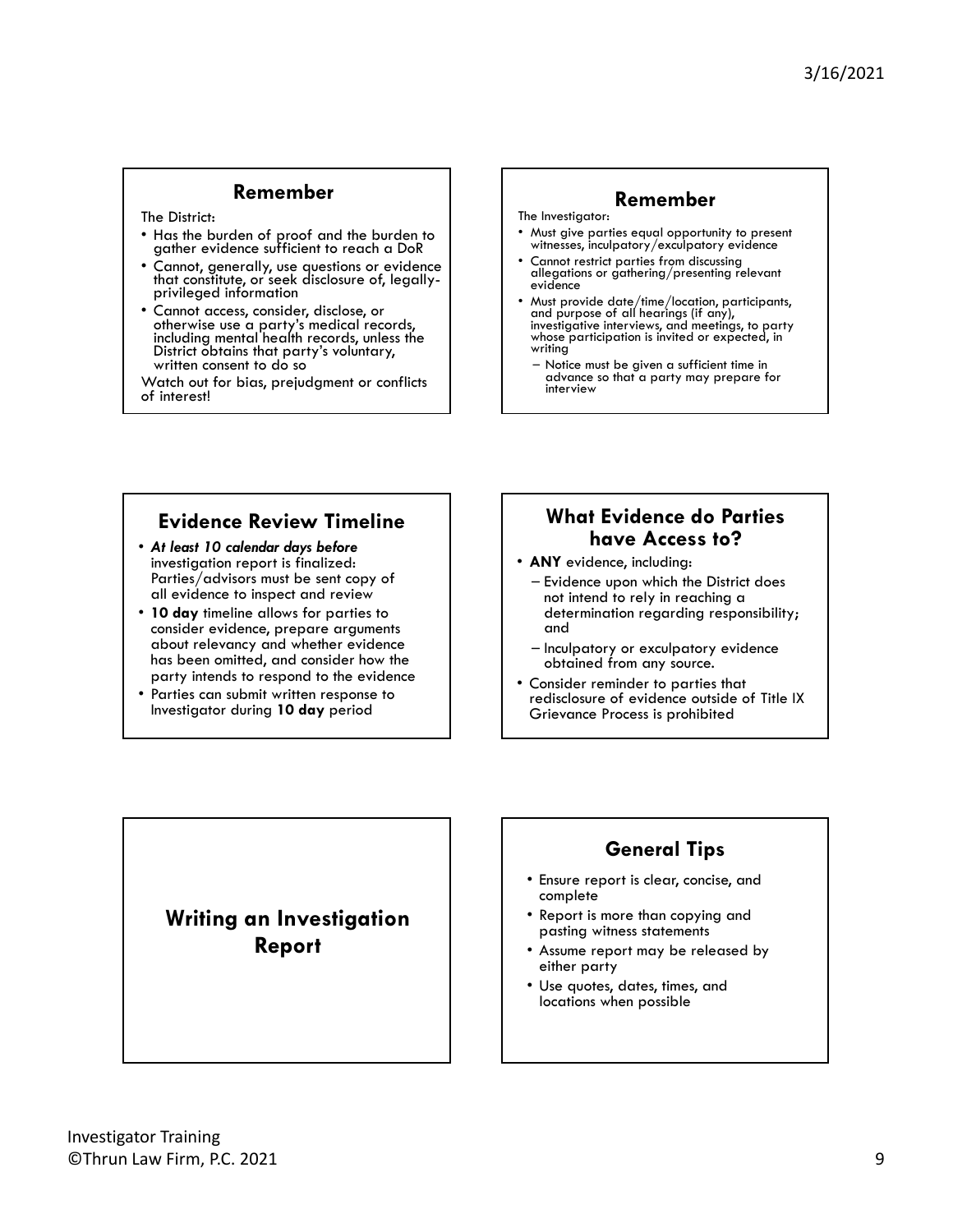### **Complaint and Allegation Information**

- Date Formal Complaint filed/signed
- Summary of Formal Complaint – Describe allegation, including date, time, place, and nature of the
	- incident(s) – Identify any witnesses interviewed
	- Provide interview summaries

### **Complainant & Respondent Information**

- Complainant and Respondent names
- • Name of advisor or attorney (if any), name or parent(s)/guardian(s) if involved
- Date notice provided for interview(s)
- Date of interview(s)
- Identify any other contacts with Complainant, Respondent

### **Investigator Information**

- Investigator name and title
- Statement that investigator does not have conflict of interest or bias against either party, generally or individually, that affected the investigation
- Date investigator sent each party and advisor all evidence subject to inspection and review
- Party responses to evidence, if any
- Any action taken after response(s) received

### **Other Fact-Finding Activities**

- Describe any other fact-finding that occurred as part of the investigation (e.g., site visits, record review, or hearing)
- Describe any findings of fact made during the investigation (e.g., statements relied upon, credibility determinations)
- *The investigator does not make a determination of responsibility.*

### **Assessing Evidence**

- • Commentary: No definition of relevancy, use ordinary meaning of the word
- Relevant evidence: evidence that makes a fact more or less likely than it would be without the evidence
	- Does this piece of evidence impact the facts? If so, it's probably relevant! – Low bar to meet
	-
- BUT relevancy does not determine weight, credibility, or persuasiveness
- Weigh evidence based on credibility and other circumstances

### **Assessing Witness Credibility**

- Monitor consistency
- Consider corroboration either from other witnesses or physical evidence
- Consider whether there is a motivation to lie
- Previously consenting does not imply future consent